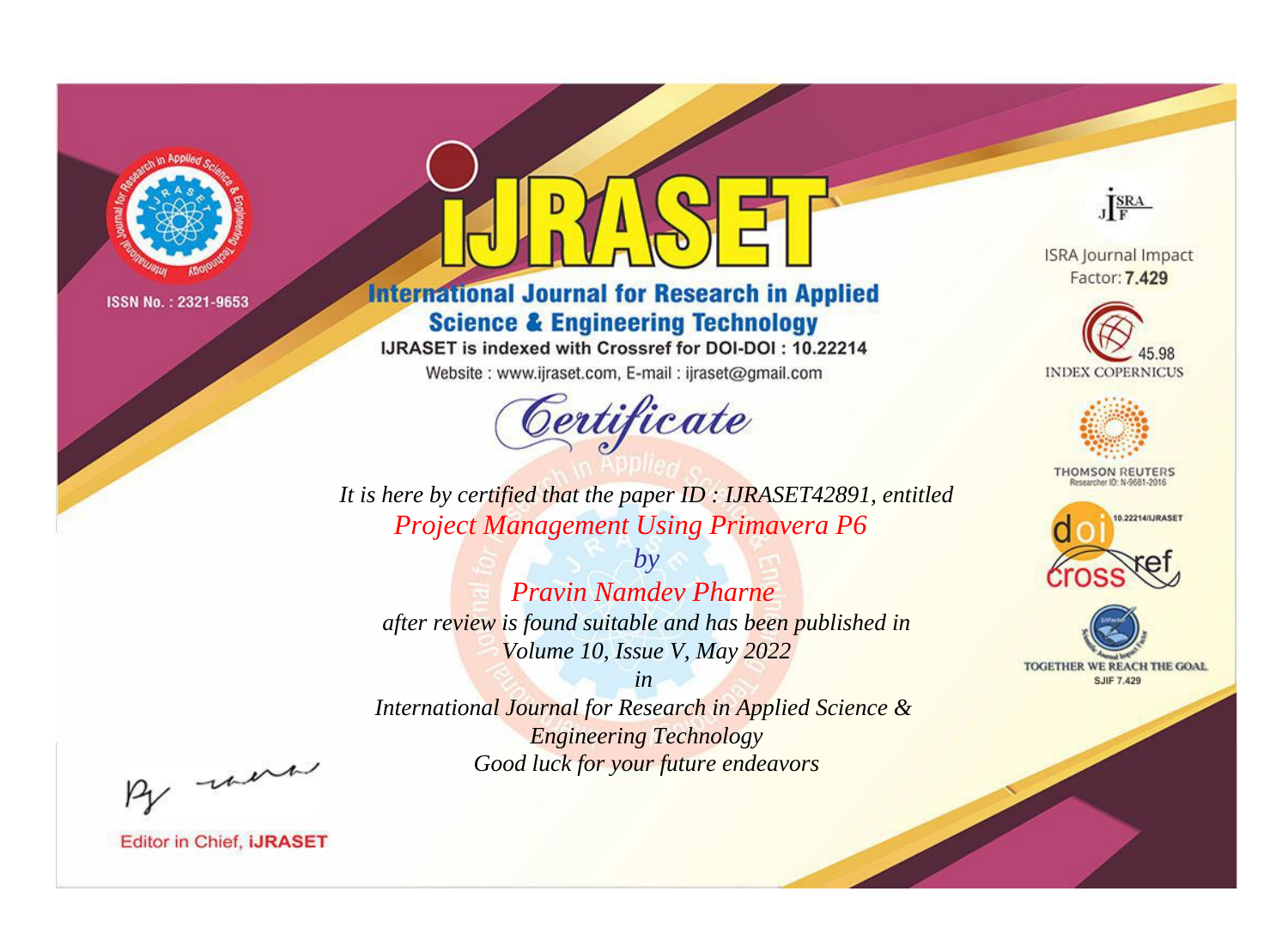

# **International Journal for Research in Applied Science & Engineering Technology**

IJRASET is indexed with Crossref for DOI-DOI: 10.22214

Website: www.ijraset.com, E-mail: ijraset@gmail.com



JERA

**ISRA Journal Impact** Factor: 7.429





**THOMSON REUTERS** 



TOGETHER WE REACH THE GOAL **SJIF 7.429** 

It is here by certified that the paper ID: IJRASET42891, entitled **Project Management Using Primavera P6** 

 $by$ Nagesh Rajshekhar Wagdare after review is found suitable and has been published in Volume 10, Issue V, May 2022

 $in$ International Journal for Research in Applied Science & **Engineering Technology** Good luck for your future endeavors

By morn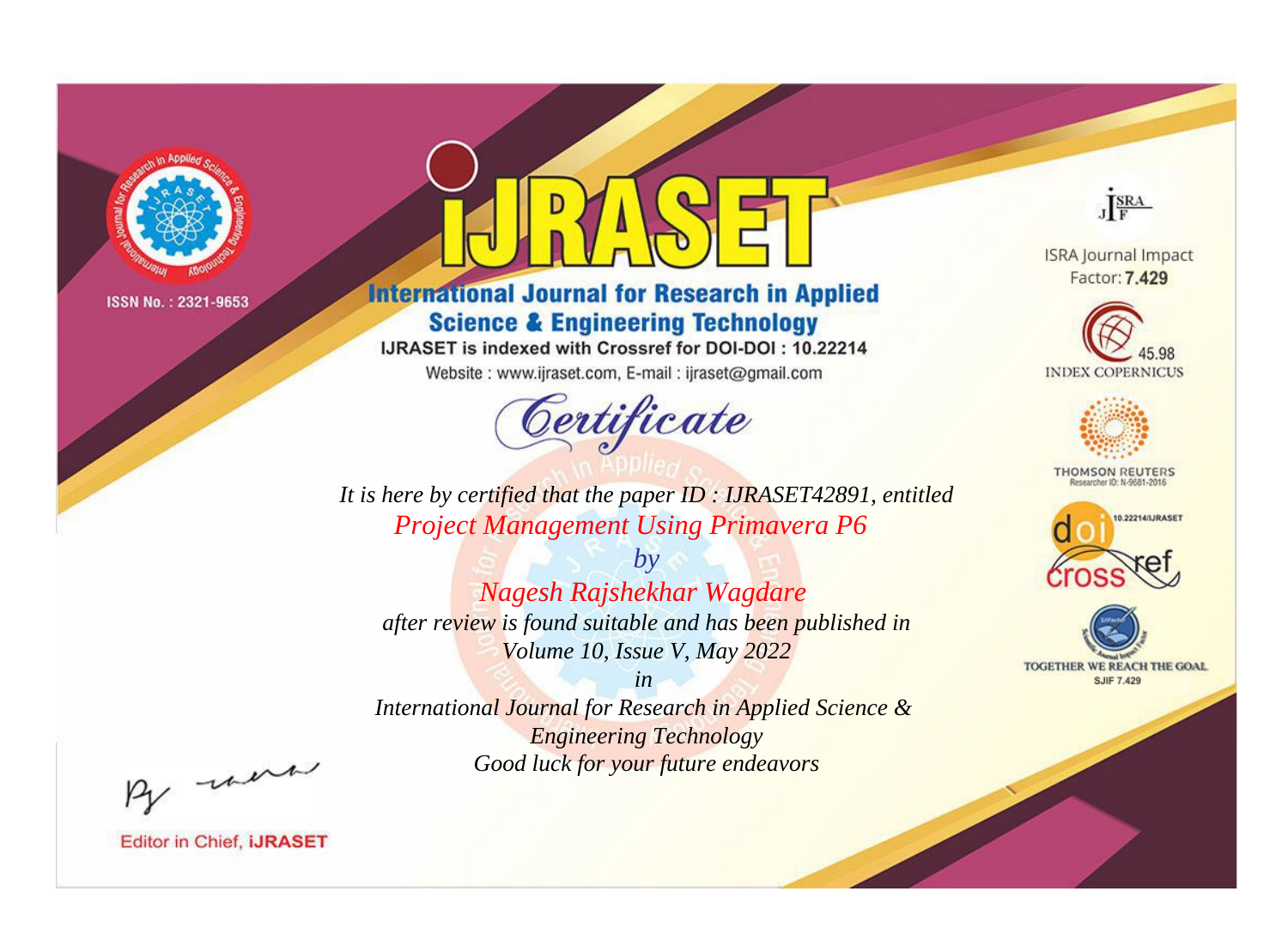

# **International Journal for Research in Applied Science & Engineering Technology**

IJRASET is indexed with Crossref for DOI-DOI: 10.22214

Website: www.ijraset.com, E-mail: ijraset@gmail.com



JERA

**ISRA Journal Impact** Factor: 7.429





**THOMSON REUTERS** 



TOGETHER WE REACH THE GOAL **SJIF 7.429** 

It is here by certified that the paper ID: IJRASET42891, entitled **Project Management Using Primavera P6** 

 $b\nu$ **Nilesh Pratap Limbone** after review is found suitable and has been published in Volume 10, Issue V, May 2022

 $in$ International Journal for Research in Applied Science & **Engineering Technology** Good luck for your future endeavors

By morn